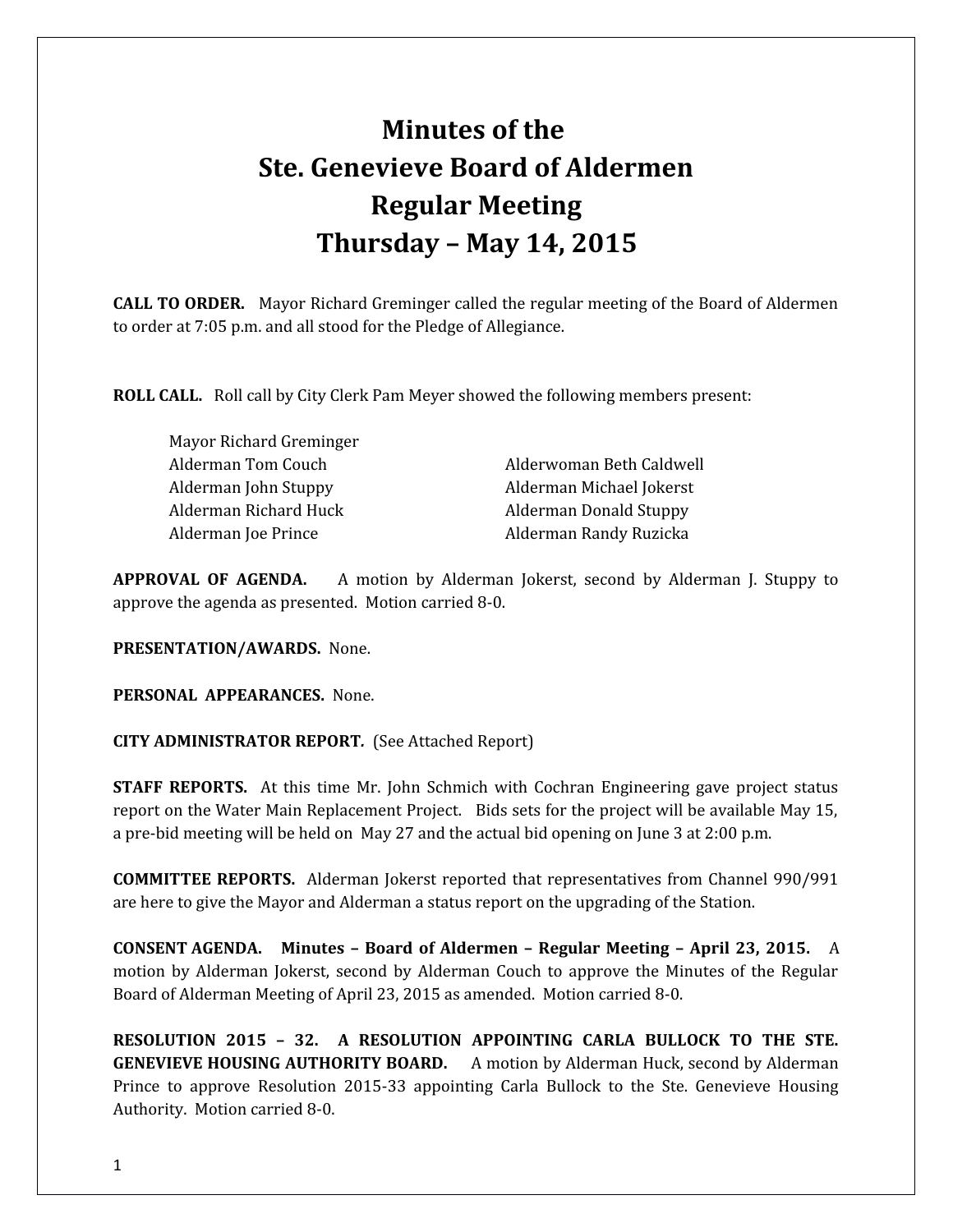## **NEW BUSINESS.**

**BILL NO. 4030. AN ORDINANCE APPROVING THE "SECOND" AMENDMENT OF THE MISSOURI HIGHWAYS AND TRANSPORTATION COMMISSION TRANSPORTATION ENHANCEMENT FUNDS SUPPLEMENTAL AGREEMENT DATED JUNE 29, 2007. 1ST READING.** A motion by Alderman Prince, second by Alderman D. Stuppy, Bill No. 4030 was placed on its first reading, read by title only considered and passed with a 8-0 vote of the Board of Alderman. A motion by Alderman Huck, second by Alderman D. Stuppy to proceed with the second and final reading of Bill No. 4030. Motion carried 8-0. A motion by Alderman Prince, second by Alderman D. Stuppy, Bill No. 4030 was placed on its second and final reading, read by title only, considered and passed by a roll call vote as follows: Ayes: Alderman Donald Stuppy, Alderwoman Beth Caldwell, Alderman Tom Couch, Alderman Randy Ruzicka, Alderman Joe Prince, Alderman John Stuppy, Alderman Mike Jokerst and Alderman Rick Huck. Nays: None Motion carried 8-0. Thereupon Bill No. 4030 was declared Ordinance No. 3966 signed by the Mayor and attested by the City Clerk.

**BILL NO. 4031. AN ORDINANCE AUTHORIZING THE MAYOR TO ENTER INTO A PROPOSAL FOR PROFESSIONAL ENGINEERING SERVICES WITH COCHRAN ENGINEERING FOR STORM WATER EVALUATION ON SOUTH TENTH STREET WHERE IT INTERSECTS WITH THE RAILROAD CROSSING. 1ST READING.** A motion by Alderman Couch, second by Alderman Huck to postpone Bill No. 4031 to the July 23, 2015 Board of Aldermen meeting. Motion carried 8-0.

**BILL NO. 4032. AN ORDINANCE AUTHORIZING THE MAYOR TO ENTER INTO A PROPOSAL FOR PROFESSIONAL ENGINEERING SERVICES WITH COCHRAN ENGINEERING FOR CONSTRUCTION STAKEOUT FOR WATER MAIN IMPROVEMENTS AND EXHIBIT PREPARATION. 1ST READING.** A motion by Alderman Couch, second by Alderman Prince, Bill No. 4032 was placed on its first reading, read by title only considered and passed with a 8-0 vote of the Board of Alderman.

**BILL NO. 4033 . AN ORDINANCE AUTHORIZING THE MAYOR TO ENTER INTO A CONTRACT WITH SARGENT CONSTRUCTION COMPANY FOR ROOF REPAIR AT #5 TRAUTMAN COURT WITH SARGENT CONSTUCTION COMPANY IN AN AMOUNT NO TO EXCEED \$17,600.00. 1ST READING.** A motion by Alderman Couch, second by Alderman Prince , Bill No. 4033 was placed on its first reading, read by title only, considered and passed as amended with a 8- 0 vote of the Board of Aldermen.

**BILL NO. 4034. AN ORDINANCE APPROVING A BUDGET AMENDMENT TO THE CITY OF STE. GENEVIEVE FISCAL YEAR 2015 BUDGET RELATING TO THE VALLE SPRINGS TIF FUND BUDGET #40. 1ST READING.** A motion by Alderman Couch, second by Alderman Prince , Bill No. 4034 was placed on its first reading, read by title only, considered and passed with a 8-0 vote of the Board of Aldermen.

**BILL NO. 4035. AN ORDINANCE OF THE CITY OF STE. GENEVIEVE, MISSOURI AUTHORIZING THE MAYOR TO ENTER INTO AN AGREEMENT WITH RIVERVIEW AT THE**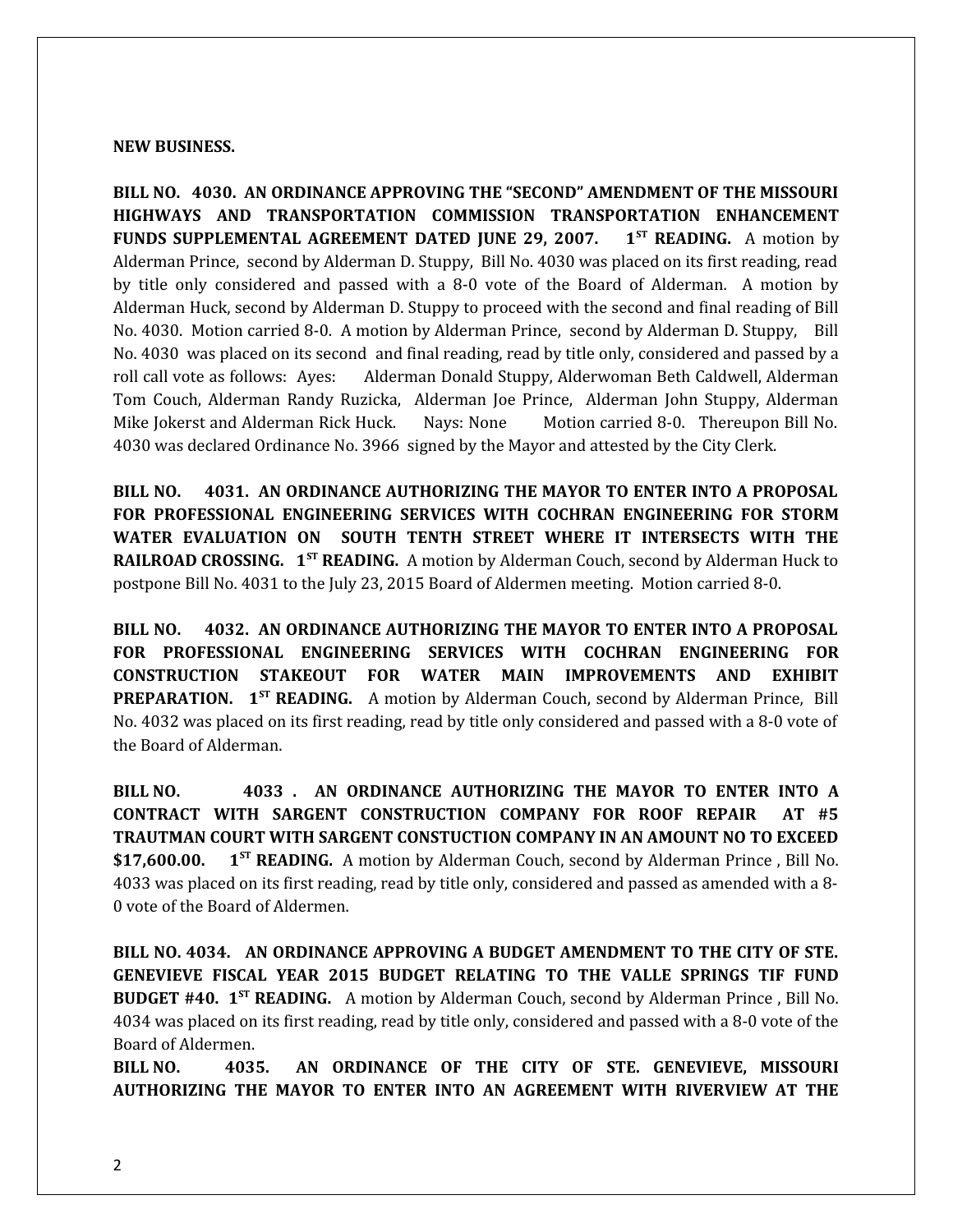**PARK, INC. FOR REIMBURSEMENT OF ELGIBLE EXPENSES ASSOCIATED WITH THE VALLE SPRING TIF AREA. 1st READING.** A motion by Alderman Couch to approve Bill No. 4035, with the City reimbursing the original agreement amount of \$337,500, motion second by Alderwoman Caldwell, Bill no. 4035 was placed on its first reading, considered and passed 5-4-0 with the a roll as follows: Ayes: Alderman Jokerst, Alderman Couch, Alderwoman Caldwell, Nayes: Alderman D. Stuppy, Alderman J. Stuppy, Alderman Prince and Alderman Ruzicka. Mayor Greminger Breaking the tie vote with a Yes vote.

**BILL NO. 4036. AN ORDINANCE APPROVING A BUDGET AMENDMENT TO THE CITY OF STE. GENEVIEVE FISCAL YEAR 2015 BUDGET RELATING TO THE PARK FUND BUDGET #20.** 1<sup>ST</sup> READING. A motion by Alderman Jokerst, second by Alderman D. Stuppy, Bill No. 4036 was placed on its first reading, read by title only considered and passed with a 8-0 vote of the Board of Alderman. A motion by Alderwoman Caldwell, second by Alderman Jokerst to proceed with the second and final reading of Bill No. 4036. Motion carried 8-0. A motion by Alderwoman Caldwell, second by Alderman Prince, Bill No. 4036 was placed on its second and final reading, read by title only, considered and passed by a roll call vote as follows: Ayes: Alderman Donald Stuppy, Alderwoman Beth Caldwell, Alderman Tom Couch, Alderman Randy Ruzicka, Alderman Joe Prince, Alderman John Stuppy, Alderman Mike Jokerst and Alderman Rick Huck. Nays: None Motion carried 8-0. Thereupon Bill No. 4036 was declared Ordinance No. 3967 signed by the Mayor and attested by the City Clerk.

**BILL NO. 4037. AN ORDINANCE APPROVING THE PURCHASE OF A 2005 FORD F250 SUPER DUTY 4WD 3/4T TRUCK FROM STUPPY AUTO SALES, INC., STE. GENEVIEVE, MISSOURI IN AN AMOUNT NOT TO EXCEED \$10,000.** 1<sup>st</sup> **READING.** A motion by Alderman Prince, second by Alderman Ruzicka, Bill No. 4037 was placed on its first reading, read by title only considered and passed with a 7-0-0-1 vote of the Board of Alderman with Alderman John Stuppy abstaining. A motion by Alderman Jokerst, second by Alderman Prince to proceed with the second and final reading of Bill No. 4037. Motion carried 7-0-0-1 with Alderman John Stuppy abstaining. A motion by Alderman Prince, second by Alderman D. Stuppy, Bill No. 4037 was placed on its second and final reading, read by title only, considered and passed by a roll call vote as follows: Ayes: Alderman Donald Stuppy, Alderwoman Beth Caldwell, Alderman Tom Couch, Alderman Randy Ruzicka, Alderman Joe Prince, Alderman Mike Jokerst and Alderman Rick Huck. Nays: None Abstaining: Alderman John Stuppy Motion carried 7-0-0-1. Thereupon Bill No. 4037 was declared Ordinance No. 3968 signed by the Mayor and attested by the City Clerk.

**BILL NO. 4038. AN ORDINANCE OF THE CITY OF STE. GENEVIEVE, MISSOURI ADOPTING SANITARY SEWER COLLECTION SYSTEM SPECIFICATIONS. 1st READING.** A motion by Alderman Couch, second by Alderman Prince , Bill No. 4038 was placed on its first reading, read by title only, considered and passed with a 8-0 vote of the Board of Aldermen.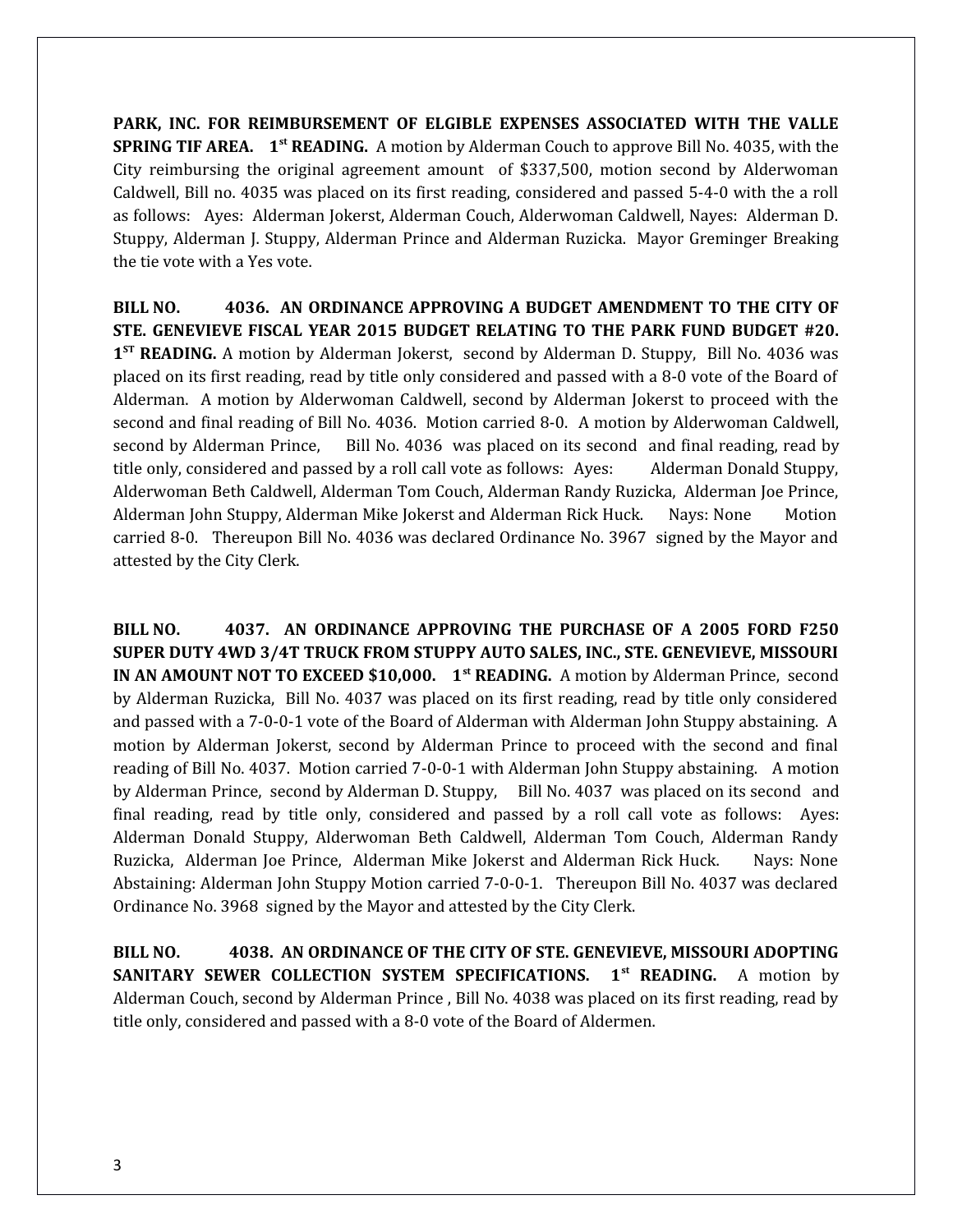**BILL NO. 4039. AN ORDINANCE OF THE CITY OF STE. GENEVIEVE, MISSOURI AUTHORIZING THE MAYOR TO ENTER INTO THE FIRST AMENDMENT TO THE COMMERCIAL/BUILDING LEASE AGREEEMENT WITH PIVA GROUP NORTH AMERICA, LLC. AND THE CITY OF STE. GENEVIEVE. 1st READING.** A motion by Alderman D. Stuppy, second by Alderman Prince, Bill No. 4039 was placed on its first reading, read by title only considered and passed with a 8-0 vote of the Board of Alderman. A motion by Alderman Couch, second by Alderman Prince to proceed with the second and final reading of Bill No. 4039. Motion carried 8-0. A motion by Alderman Jokerst, second by Alderman Prince, Bill No. 4039 was placed on its second and final reading, read by title only, considered and passed by a roll call vote as follows: Ayes: Alderman Donald Stuppy, Alderwoman Beth Caldwell, Alderman Tom Couch, Alderman Randy Ruzicka, Alderman Joe Prince, Alderman John Stuppy, Alderman Mike Jokerst and Alderman Rick Huck. Nays: None Motion carried 8-0. Thereupon Bill No. 4039 was declared Ordinance No. 3969 signed by the Mayor and attested by the City Clerk.

**BILL NO. 4040. AN ORDINANCE APPROVING A BUDGET AMENDMENT TO THE CITY OF STE. GENEVIEVE FISCAL YEAR 2015 BUDGET RELATING TO THE BAND FUND BUDGET #25. 1ST READING.** A motion by Alderwoman Caldwell, second by Alderman Jokerst, Bill No. 4040 was placed on its first reading, read by title only considered and passed with a 8-0 vote of the Board of Alderman. A motion by Alderwoman Caldwell, second by Alderman Couch to proceed with the second and final reading of Bill No. 4040. Motion carried 8-0. A motion by Alderman Jokerst, second by Alderman D. Stuppy, Bill No. 4040 was placed on its second and final reading, read by title only, considered and passed by a roll call vote as follows: Ayes: Alderman Donald Stuppy, Alderwoman Beth Caldwell, Alderman Tom Couch, Alderman Randy Ruzicka, Alderman Joe Prince, Alderman John Stuppy, Alderman Mike Jokerst and Alderman Rick Huck. Nays: None Motion carried 8-0. Thereupon Bill No. 4040 was declared Ordinance No. 3970 signed by the Mayor and attested by the City Clerk.

**OLD BUSINESS.** None

## **PUBLIC COMMENTS.** None

**OTHER BUSINESS.** A motion by Alderman Couch, second by Alderwoman Caldwell to put Bill No. 4028, **AN ORDINANCE APPROVING A TAX-EXEMPT EQUIPMENT LEASE PURCHASE AGREEMENT WITH FS LEASING, LLC. FOR THREE POLICE VEHICLES IN AN AMOUNT NOT TO EXCEED \$99,925,** on the Agenda for the Regular Board of Aldermen meeting May 28, 2015. This Bill was originally tabled at the April 23, 2015 Board of Aldermen meeting. Motion carried 8-0.

## **MAYOR/BOARD OF ALDERMEN COMMUNICATION.**

**Approval of a temporary liquor license for the American Legion Riders for the Jour De Fete Festival to be held on August 8th & 9th, 2015.** A motion by Alderman S. Stuppy second by